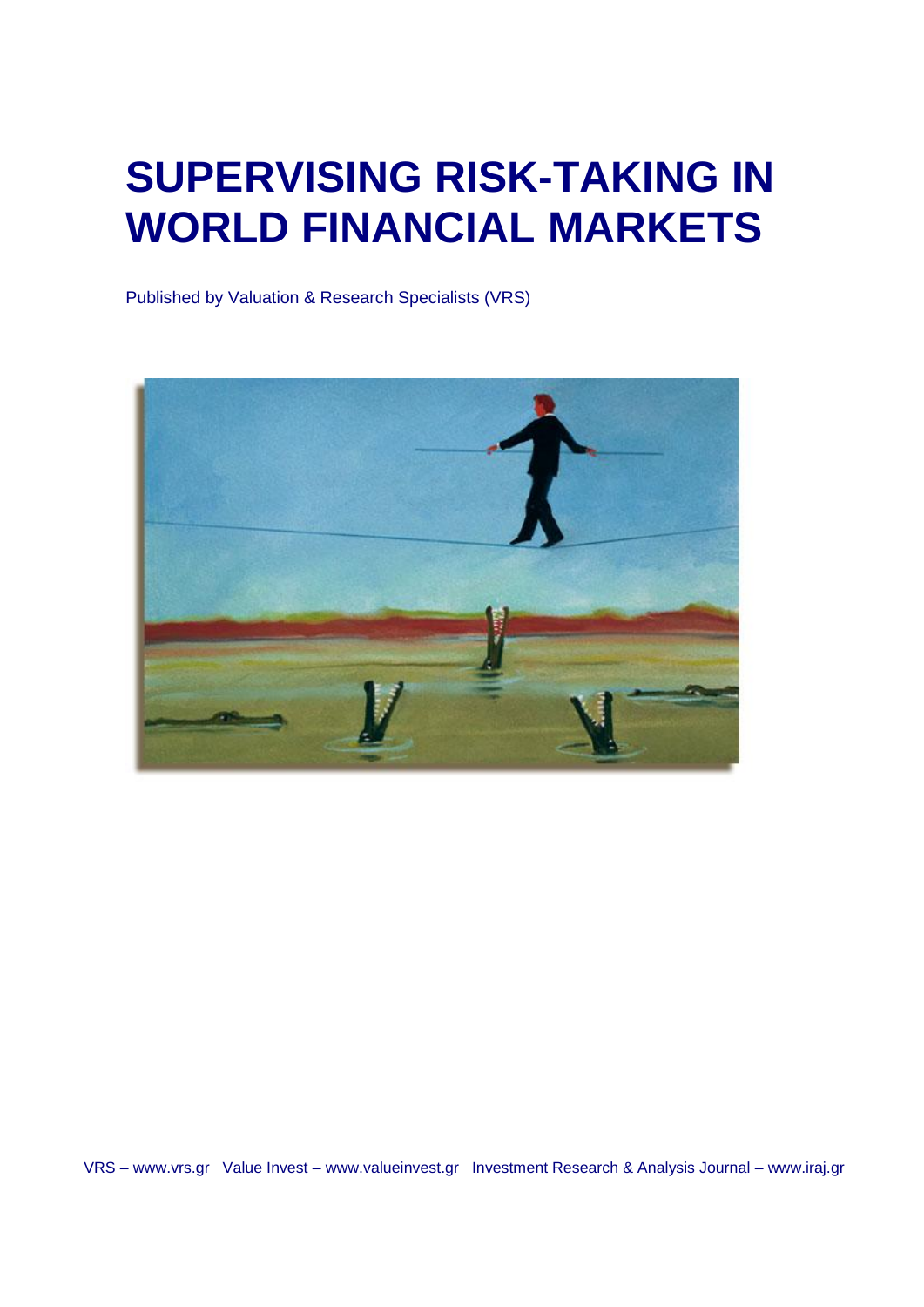## **CONTENTS**

| ABSTRACT                                      | 5  |
|-----------------------------------------------|----|
| 1. INTRODUCTION                               |    |
| 2. COSTS OF FINANCIAL CRISES                  | 8  |
| 3. THE (IN)EFFICIENCY OF MARKETS              | 9  |
| 4. THE CHARACTER AND STRUCTURE OF SUPERVISORS | 11 |
| 5. SETTING OF STANDARDS                       | 12 |
| 6. COMPLIANCE TO STANDARDS                    | 16 |
| 7. INCENTIVES FOR COMPLIANCE                  | 19 |
| 8. INSTITUTIONS FOR SUPERVISING COMPLIANCE    | 20 |
| 9. THE FINANCIAL STABILITY FORUM / BOARD      | 20 |
| 10. THE EUROPEAN CASE                         | 21 |
| <b>11. CURRENT SITUATION AND EPILOGUE</b>     | 22 |
| 12. REFERENCES                                | 25 |
| <b>NOTES</b>                                  | 27 |
| DISCLOSURE STATEMENT                          | 28 |

By **Charilaos Mertzanis**, Capital Markets Expert

Republication with the authors' permission

Please contact Valuation & Research Specialists (VRS) at info@valueinvest.gr to order a printed copy of this report. Price: 20 Euros including VAT and postage expenses.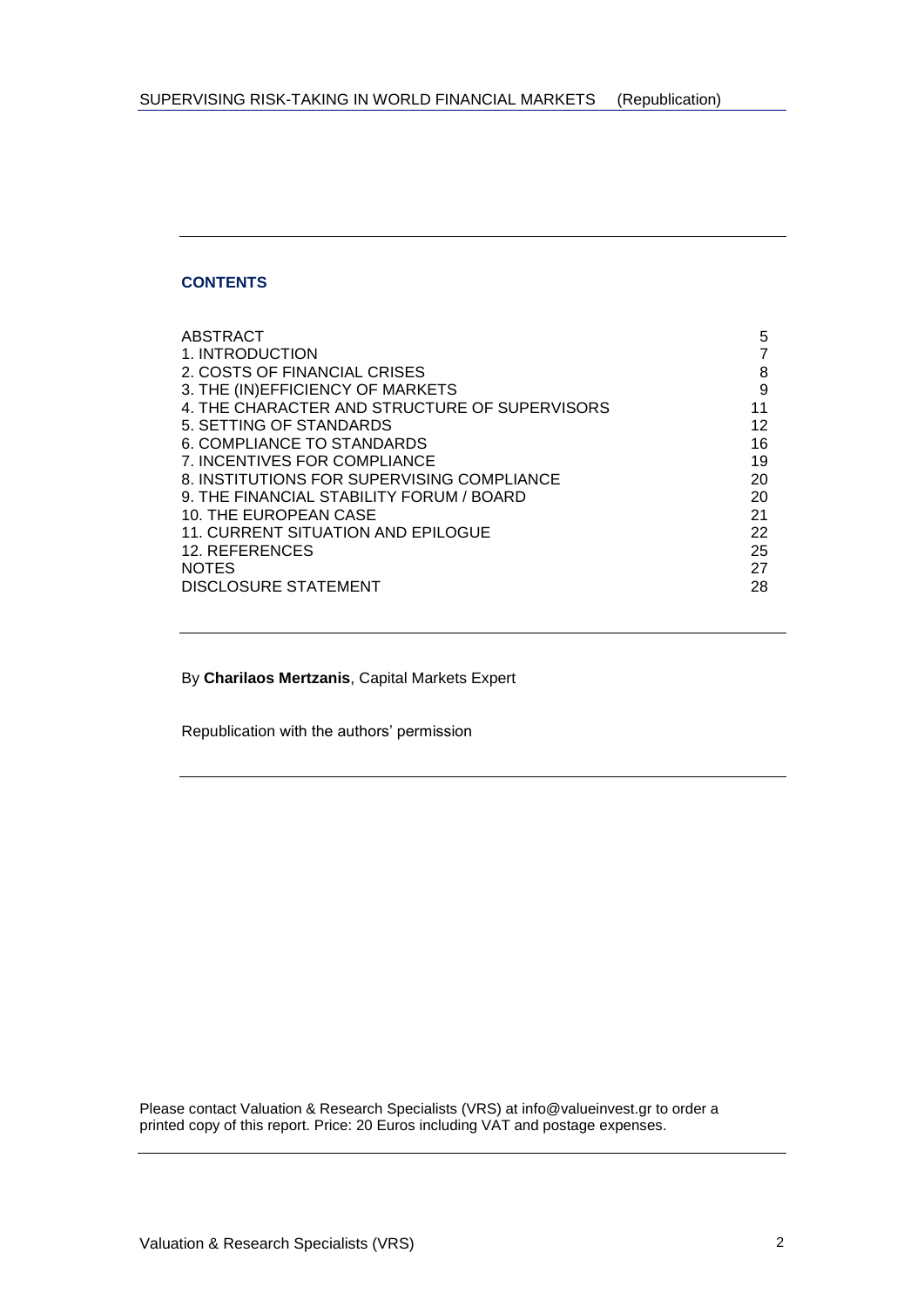## **ABSTRACT**

A major international financial policy objective in both developed and developing is to strengthen the capacity of individual countries and of the international financial system as a whole to control financial instability and limit the number and extent of financial crises. A great deal remains to be done, if the stimulus from recent crises is to be fully reflected in better risk management by financial institutions and in improved supervision on a global scale. In the past, recovery from financial crises has usually blunted reform efforts and the lessons have had to be painfully re-learnt. For a more effective containment of the financial crises, it will require a major extension of the public monitoring effort on a global scale and the embedding of more and better incentives for risk-mitigation into the system.